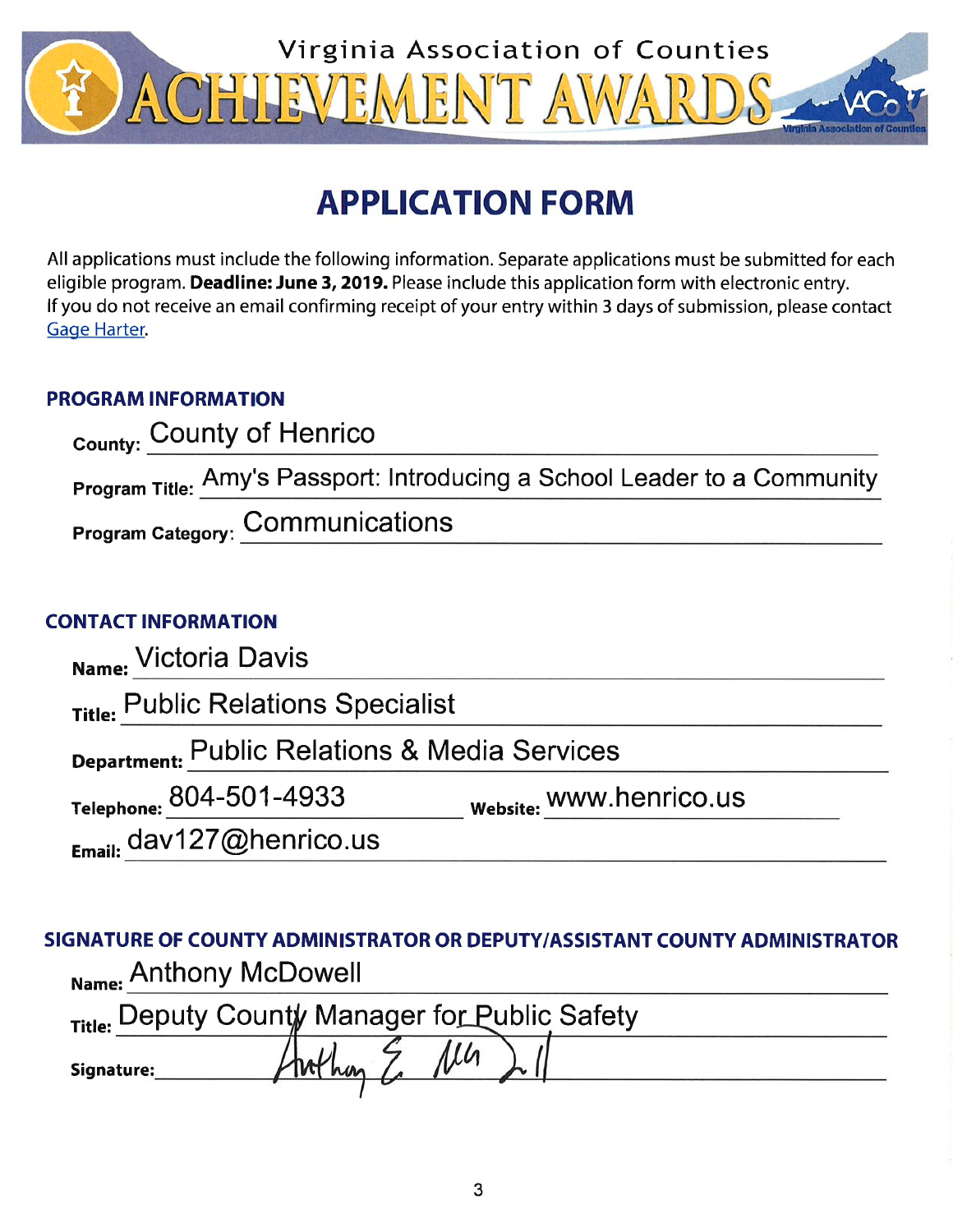#### **Program Overview**

In June 2018, Henrico County Public Schools hired Amy Cashwell as its new superintendent. Cashwell came to the Henrico County, Virginia, school division to replace the retiring Patrick Kinlaw. Whereas Kinlaw had been with Henrico Schools since 1997 and was well known in the community, Cashwell arrived from Virginia Beach and was not. Cashwell set out on an ambitious countywide tour to learn more about our diverse county, while introducing herself to its residents.

To chronicle her many visits, to introduce her to Henrico County, and to communicate her vision for Henrico Schools, Cashwell's travels and meetings were published as "Amy's Passport." It first debuted as a blog on Henrico Schools' website, at [https://henricoschools.us/amyspassport/,](https://henricoschools.us/amyspassport/) and then as a small passport-style booklet that was distributed in the community. The passport theme arose from Cashwell's impressions of Henrico County's diversity, and the feeling that she could "travel the world right here at home." Through Amy's Passport and its associated events, Henrico Schools' Department of Communications and Public Relations aided in introducing Cashwell and her vision to the various constituencies of her new community.

With a community invested in the success of its schools, introducing a new leader and helping her communicate her vision was a priority. Henrico Schools' Department of Communications and Public Relations created a creative communications solution that played on the unique nature of our community. The cohesive narrative, online and in print, played a central role in introducing our new superintendent to our community, and helping her communicate her vision as a new leader.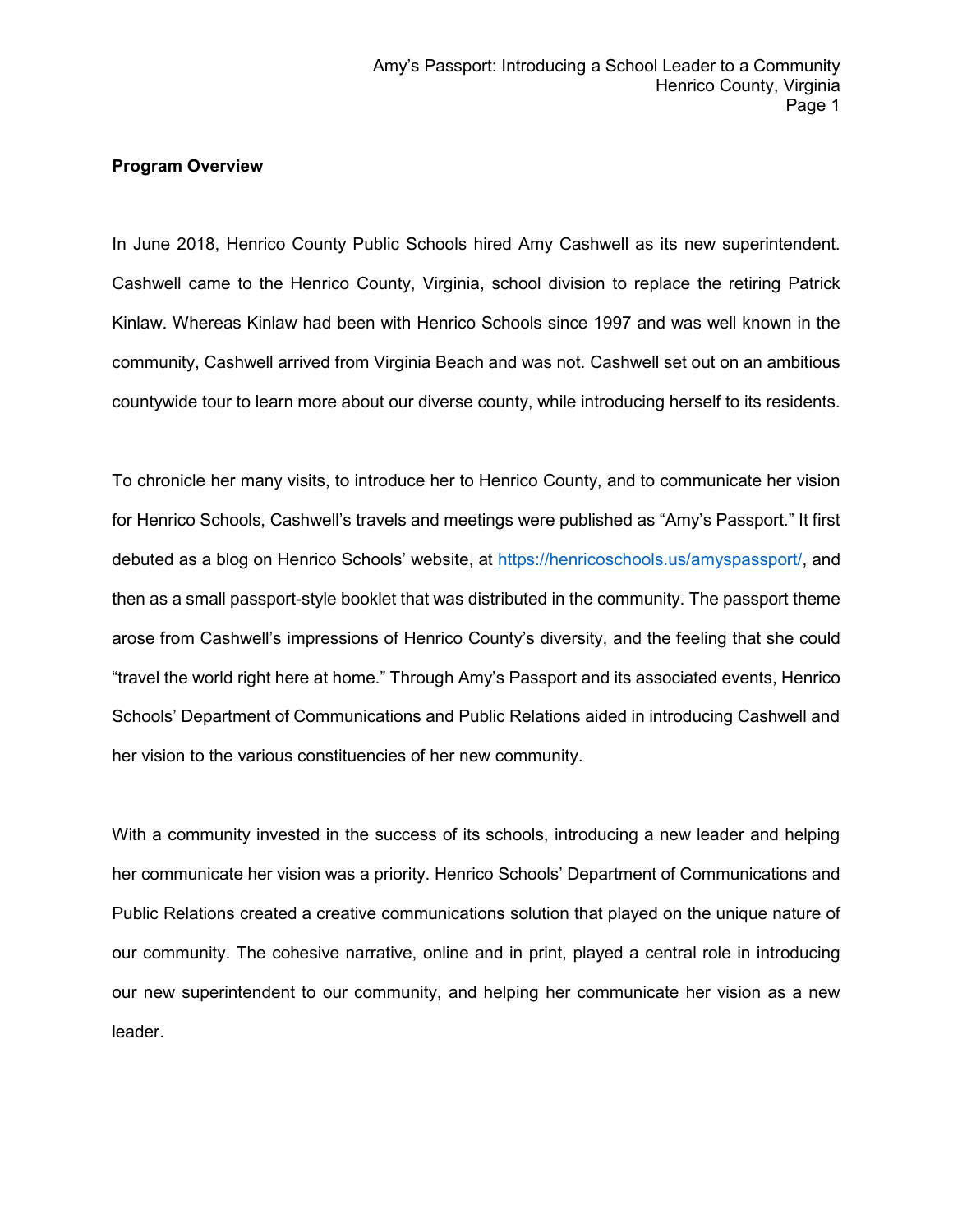#### **Problem/Challenge/Situation Faced by Locality**

When a new leader comes into any organization from outside its ranks, it's important that he or she get off to a good start. For a large school system with a community heavily invested in its identity and success, this is particularly crucial. Superintendents are visible community leaders with constituencies that cut across all segments of a community. The superintendent of Henrico County Public Schools oversees a school division with 50,000 students and nearly 7,000 employees. The leader of the school system must connect effectively with families, students and employees, as well as members of the media and leaders in government, business, religion and other fields.

Patrick Kinlaw had served in various capacities with Henrico Schools since 1997. He was well known in Henrico County, and when he moved from assistant superintendent to superintendent in 2014, there was little need to introduce him to the community. When Kinlaw retired, the school division hired Amy Cashwell as his replacement. Cashwell had grown up in Virginia Beach and had spent her entire career with Virginia Beach City Public Schools. She was not well known in our community.

Henrico County is an engaged community with tremendous support for its public schools, which enjoy a strong reputation. In 2013 citizens approved a meals tax to renovate aging schools, and in 2016, approved \$273 million in bonds for schools projects.

The community was also heavily involved in the process to choose a new superintendent, which began in spring 2018. Thousands of community members completed surveys detailing the qualities they wanted in a new superintendent, and input sessions enabled them to talk directly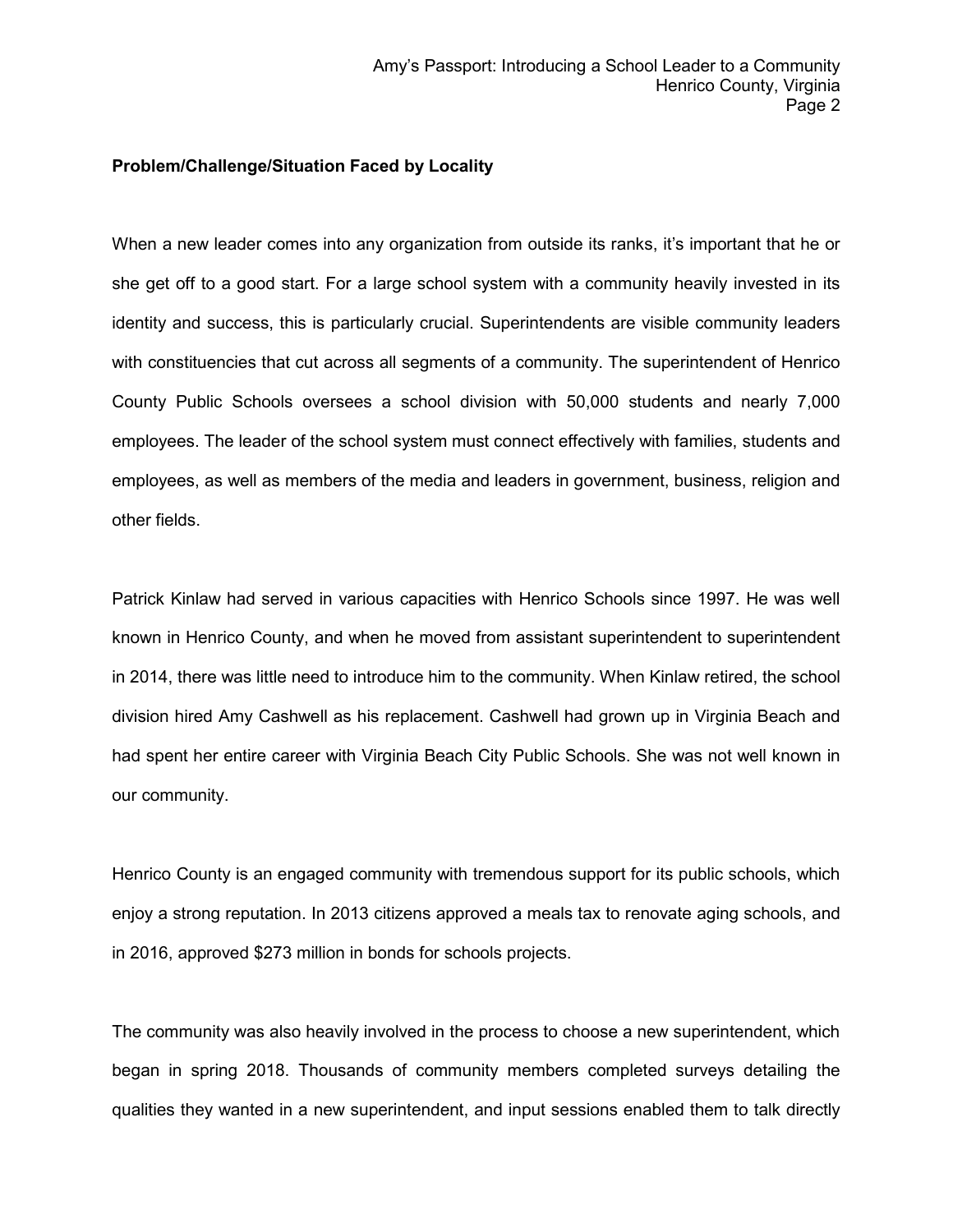with School Board members about their wishes. With a community so invested in the success of its schools, introducing a new leader and helping her communicate her vision was a priority.

#### **How Program Fulfilled Awards Criteria**

Introducing a new public leader to a community is a challenge faced at times by almost all school divisions and local governments. By embracing a creative approach such as "Amy's Passport," local governments can emphasize their strengths and create strong connections that can be crucial to public success.

#### **How Program Was Carried Out**

The Henrico School Board announced its hiring of Amy Cashwell as the school division's leader in June, 2018. She was introduced to an applauding crowd of teachers and community members in the Board's auditorium. She had been chosen after a national search that included extensive involvement. began work as Henrico's superintendent July 1. She was selected by the Henrico School Board after a national search, and came to Henrico from her position as chief academic officer for Virginia Beach Schools' Department of Teaching and Learning. Cashwell oversaw a number of departments, including those dealing with instruction, instructional technology, student support services, exceptional education, and opportunity and achievement. She became the first woman in the school division's history to serve as superintendent.

Before her introduction as superintendent, Cashwell sat down for a brief talk with members of Henrico Schools' Department of Communications and Public Relations. Cashwell talked about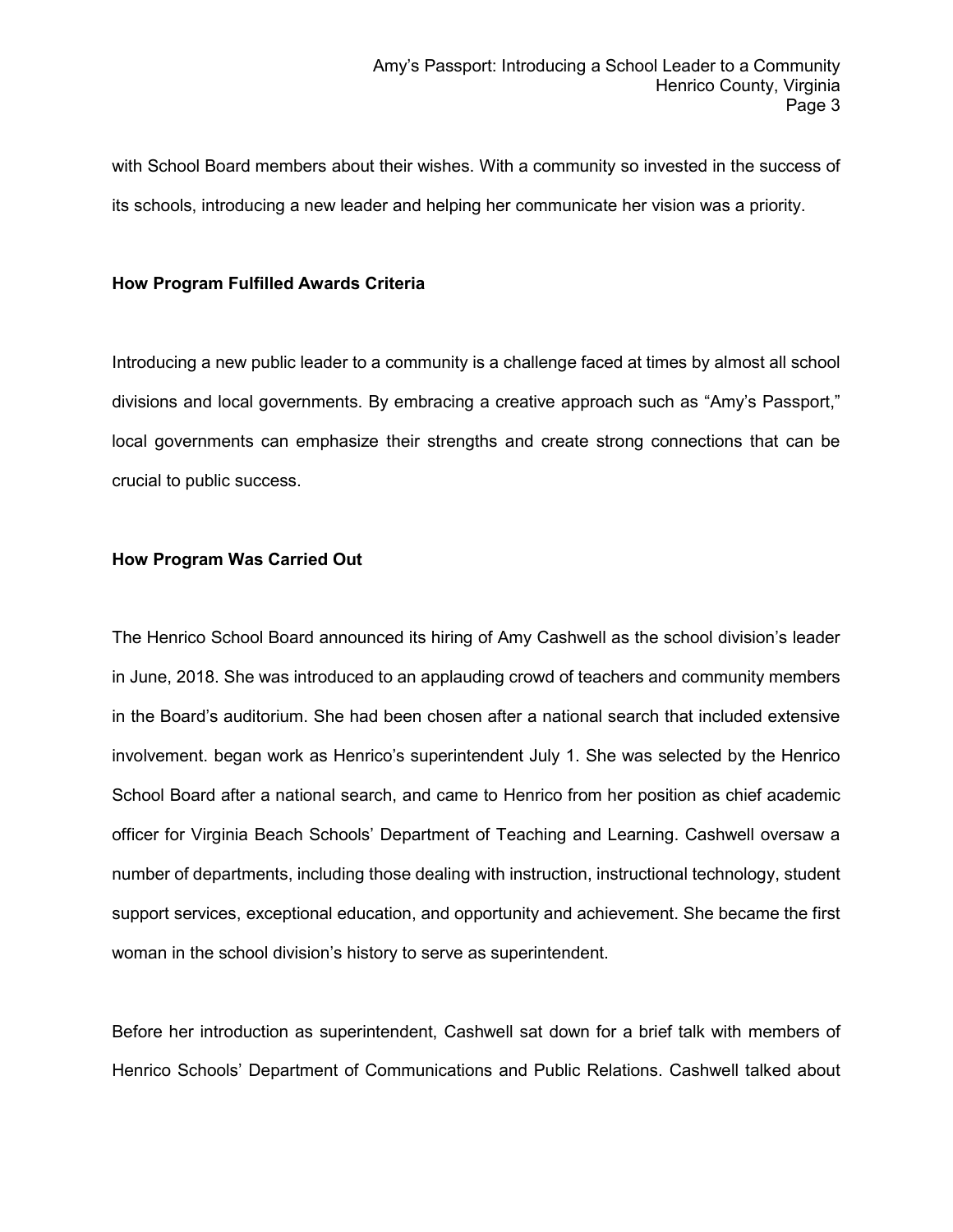the importance of getting to know Henrico County – and having community members get to know her:

"Community is important to me, so as I begin my time in Henrico, I'll be excited to get to know the community at large – including the business community, the broader educational community and higher ed institutions – and think about how we can work together to strengthen opportunities for students in Henrico County Public Schools. It will be important to develop those community connections and get a sense of what the broader community sees as needs and priorities. How can we create strong connections, pathways, opportunities and internships? That's very important to me."

The Communications Department helped organize, publicize and orchestrate a series of opportunities to introduce the superintendent to Henrico County. Five August meet-and-greet sessions were held at public libraries across Henrico County. There, attendees completed handwritten feedback cards about what they like, wish for, or want from Henrico Schools. In September and October, the new superintendent presided over a series of five additional formal town-hall meetings, which involved a presentation and question-and-answer sessions.

Besides these gatherings with large numbers of families and community members, the new superintendent was extremely active in her "first 100 days" in meeting with a wide range of constituencies, including:

- Henrico County Council of PTAs
- Henrico Education Association
- Henrico Schools Lay Advisory Committee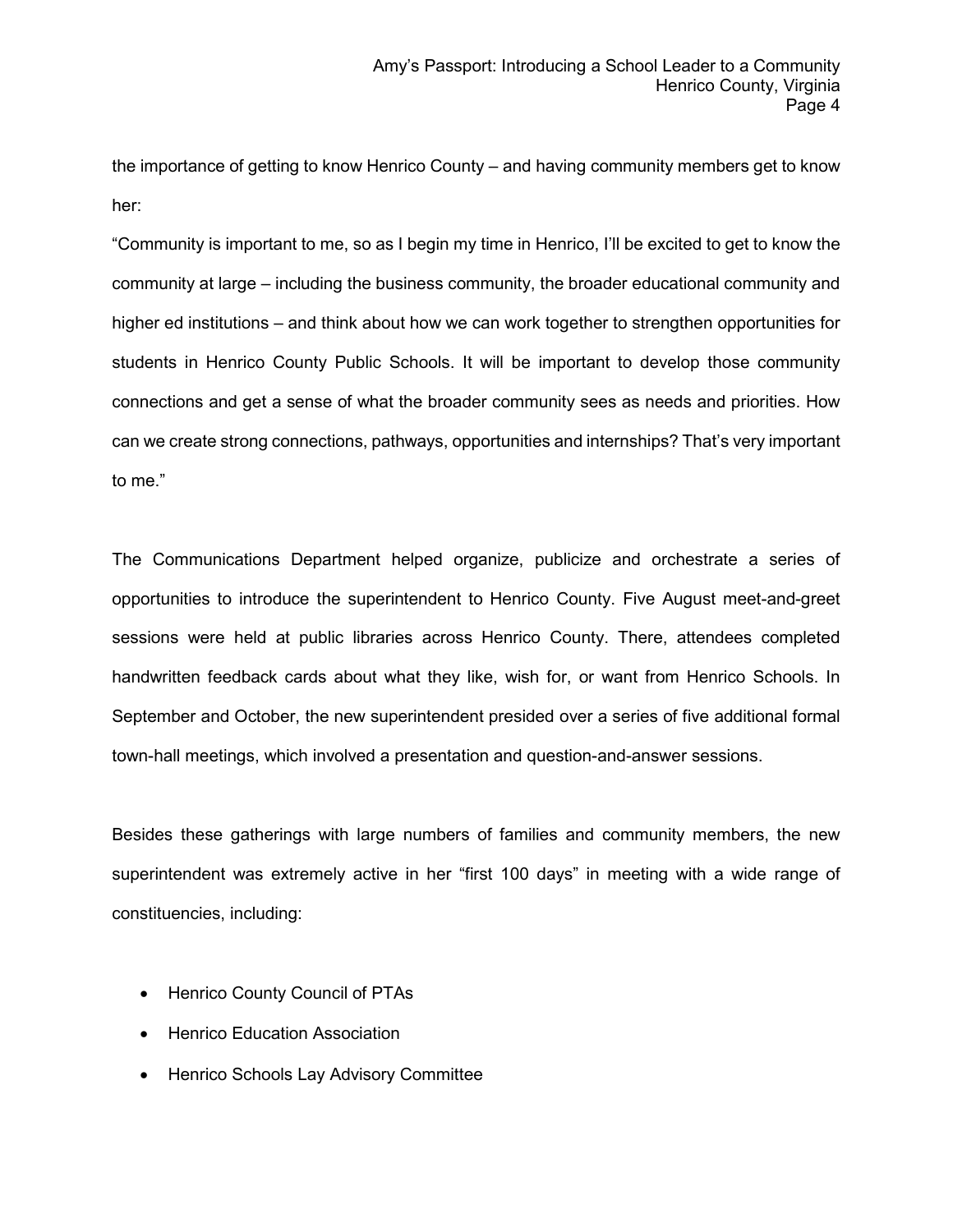- Henrico Schools Teacher Advisory Council
- Grant donors
- Henrico families at events such as the back-to-school kickoff event
- Henrico Partnership for Family and Community Engagement Council
- New Teacher Academy and Teacher Leadership Academy
- Henrico County government leaders
- Henrico County fire and police officers
- Chamber RVA business leaders

She also began to act on a goal of visiting each of Henrico Schools' 72 schools and program centers to visit with students and staff members, as well as holding one faculty meeting at each school throughout the school year.

Telling our community about the superintendent's efforts was an important part of the communications strategy for Henrico Schools Department of Communications and Public Relations. When she visited various parts of the county, Cashwell tweeted her stops on her personal account, and her visits were posted or reposted on HCPS' social media accounts. In addition, the department issued media advisories and news releases about her town hall meetings and meet-and-greet sessions, and shot photos and video of many of her visits for use on social media and the school division's cable and YouTube channels.

However, the superintendent's tour of the county needed a theme to connect the visits with a common narrative in order to communicate them more effectively. Also needed was a single place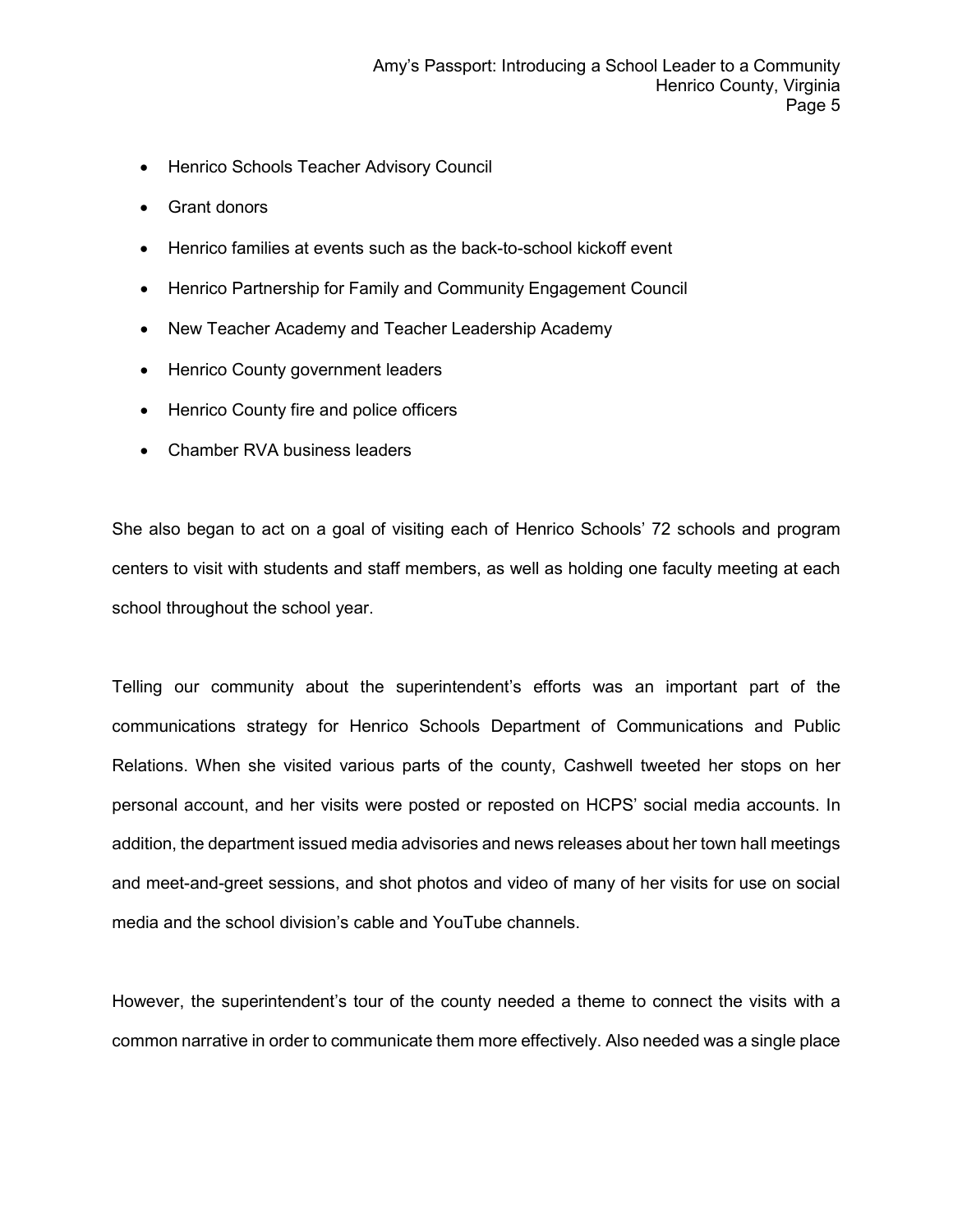where parents, guardians, students, employees and other constituencies could see the breadth of her visits, understand her vision for the school division, and get a feel for her personality.

In her visits across Henrico County, Cashwell noted that she was struck by the county's diversity.

"More than 80 languages are spoken in our schools, with families from all over the world," Cashwell said. "I felt like I could travel the world right here in Henrico County."

Add that to the county's geographic diversity – Henrico contains dense suburbs outside Richmond, rural areas and small towns – and "Amy's Passport" was born. The booklet is subtitled, "Travels, reflections and next steps."

Amy's Passport began as a blog on the school division's website, [https://henricoschools.us/amyspassport/.](https://henricoschools.us/amyspassport/) The project was conceived as a travel blog. As the superintendent logged more visits, blog entries detailed those from her point of view. The Communications Department designed a passport-themed web page, and members of the department worked with Cashwell to take photos of her visits and to create and post the blog entries.

As the superintendent approached her 100-day anniversary as the leader of the school division, the director of the Department of Communications and Public Relations conceived the idea of reimagining the Amy's Passport blog as a small bound passport-style booklet to sum up the superintendent's tour and to commemorate it. The print passport would be distributed to members of the School Board and other leaders across the school division, as well as government and community leaders.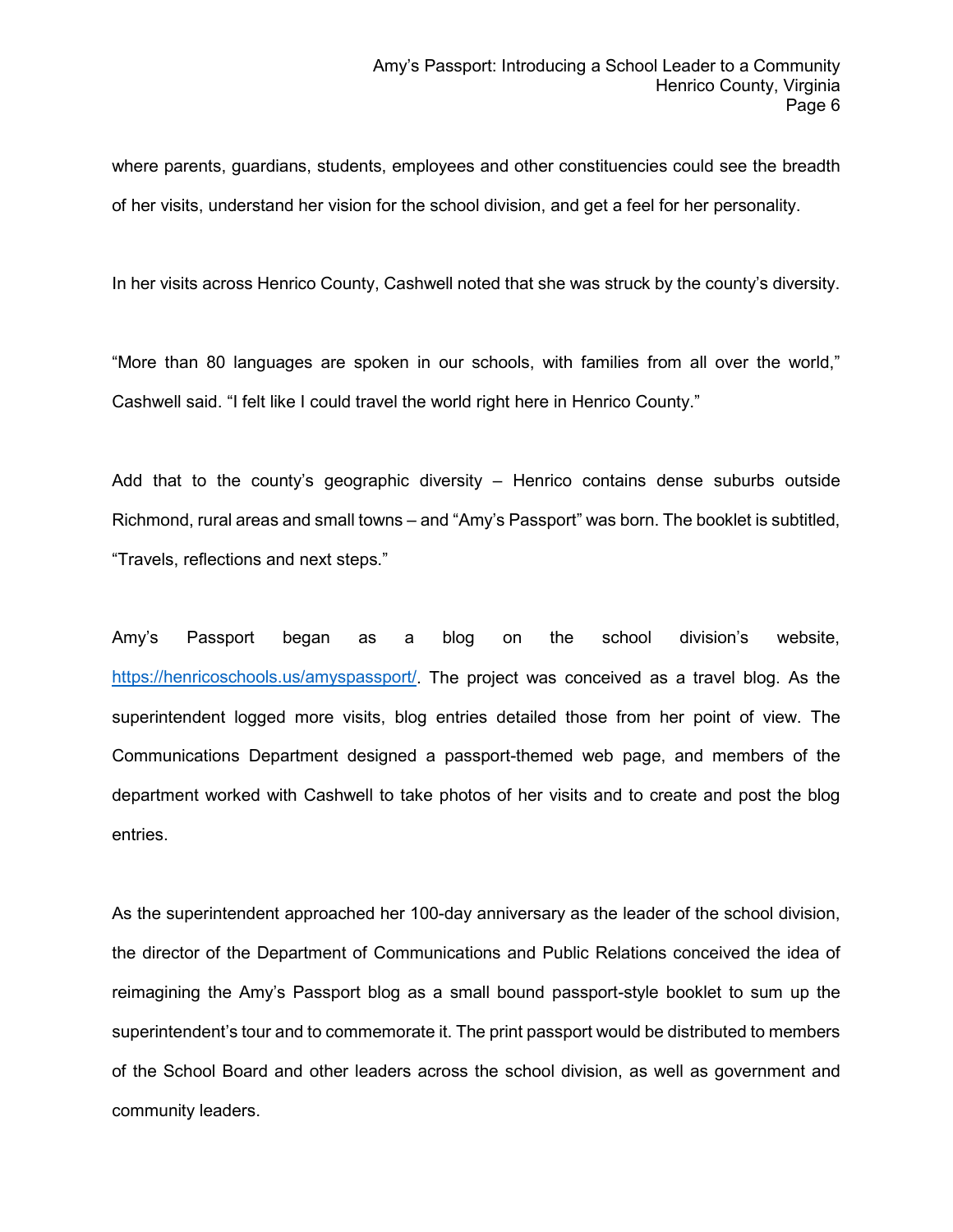Members of the department researched costs for the booklet and chose a format. The department's graphic designer created a design that mimicked a U.S. passport and a communications specialist adapted the blog posts for print. The 32- page print passport has a heavy stock cover with gold embossing reminiscent of a genuine passport. Its interior pages in full-color glossy paper.

While the Amy's Passport blog was mostly devoted to Cashwell's travels around Henrico and her impressions of the county, the print passport is also a policy document, and integral to presenting Cashwell's goals. In keeping with the booklet's subtitle, "Travels, reflections and next steps," the passport was divided into three sections. After the travelogue-style retrospective is a reflections section devoted to what she sees as the division's strengths and opportunities, aligned with the school division's four cornerstones: Safety and Wellness, Academic Growth, Equity and Opportunity, and Relationships. The final section, "Next Steps," outlines specific policy recommendations for the coming years.

At the December 2018 School Board meeting, the superintendent gave a presentation on her experiences since arriving in Henrico Schools. The presentation was aligned with the Amy's Passport booklet, which she distributed to members of the Board.

In support of the new print passport, the department created a news release with photos, and heavily publicized the passport to Henrico families through social media, emails, our "School Days" page in a local newspaper, web banners and regular blurbs in our e-newsletter, The Binder.

## **Financing and Staffing**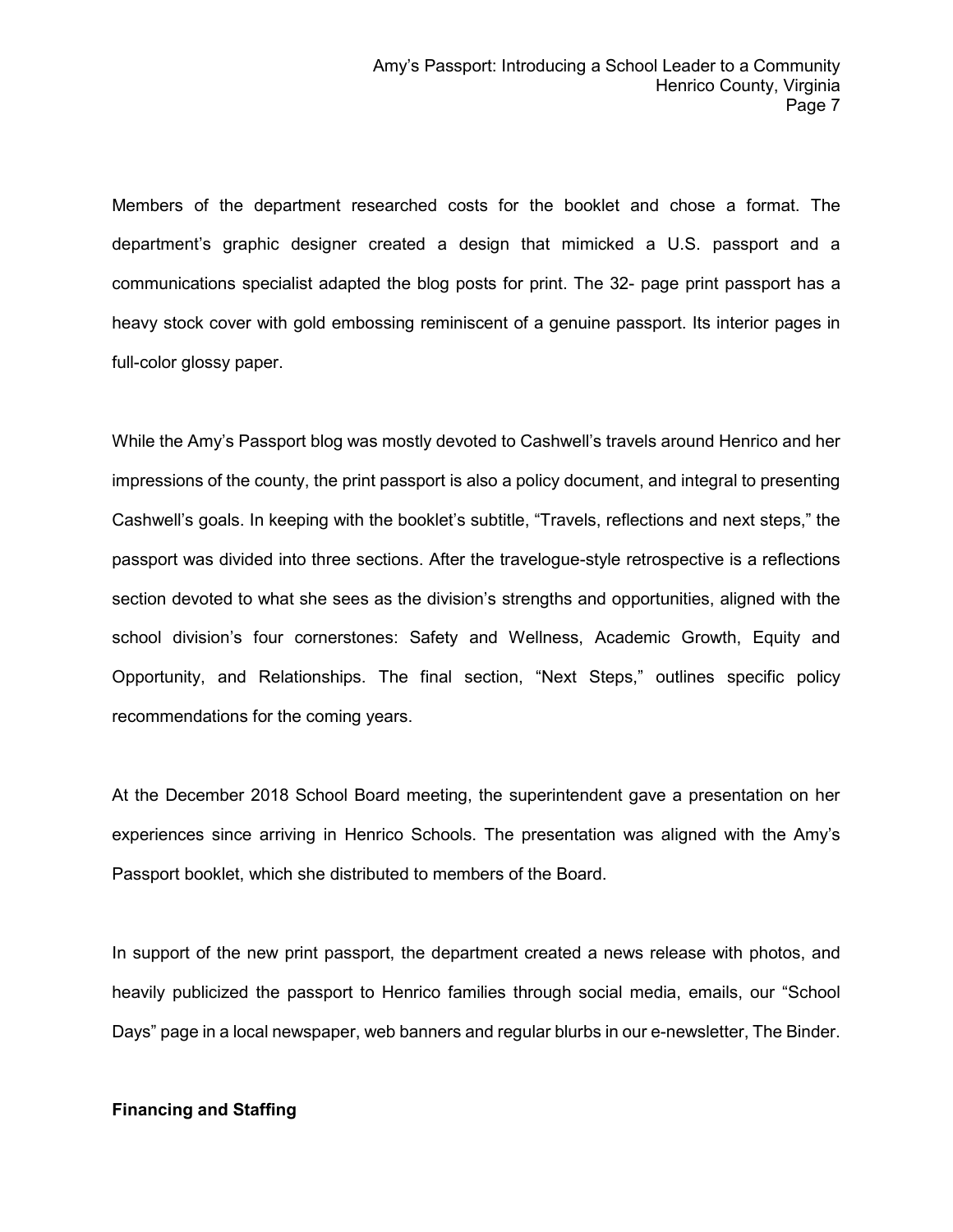The only added cost of the Amy's Passport project was the cost of printing, which was \$2,153 for 700 copies of the book. The writing, editing, webhosting, web design, and videos and photos were all created by members of the Department of Communications and Public Relations. The print costs came out of the yearly budget of the HCPS Department of Communications and Public Relations.

## **Program Results**

Eventually, within the world of school public relations word got out that "Amy's Passport" was a unique approach to introducing a new superintendent. The HCPS Communications and Public Relations team was asked to host three 30-minute sessions on the plans and implementation during the November 2018 conference of the Chesapeake Chapter of the National School Public Relations Association held in Richmond, Va.

"Amy's Passport" is set to go national. The Henrico Schools Communications and Public Relations team was invited to present an hour-long "skill session" during the July 2019 National School Public Relations annual seminar in Washington, D.C where school communicators from coast to coast will convene and hear the Henrico story.

## Amy's Passport "By the Numbers"

- **4**: Convocations held for HCPS teachers and staff
- **5**: Summer meet-and-greets held
- **5**: Fall town hall meetings held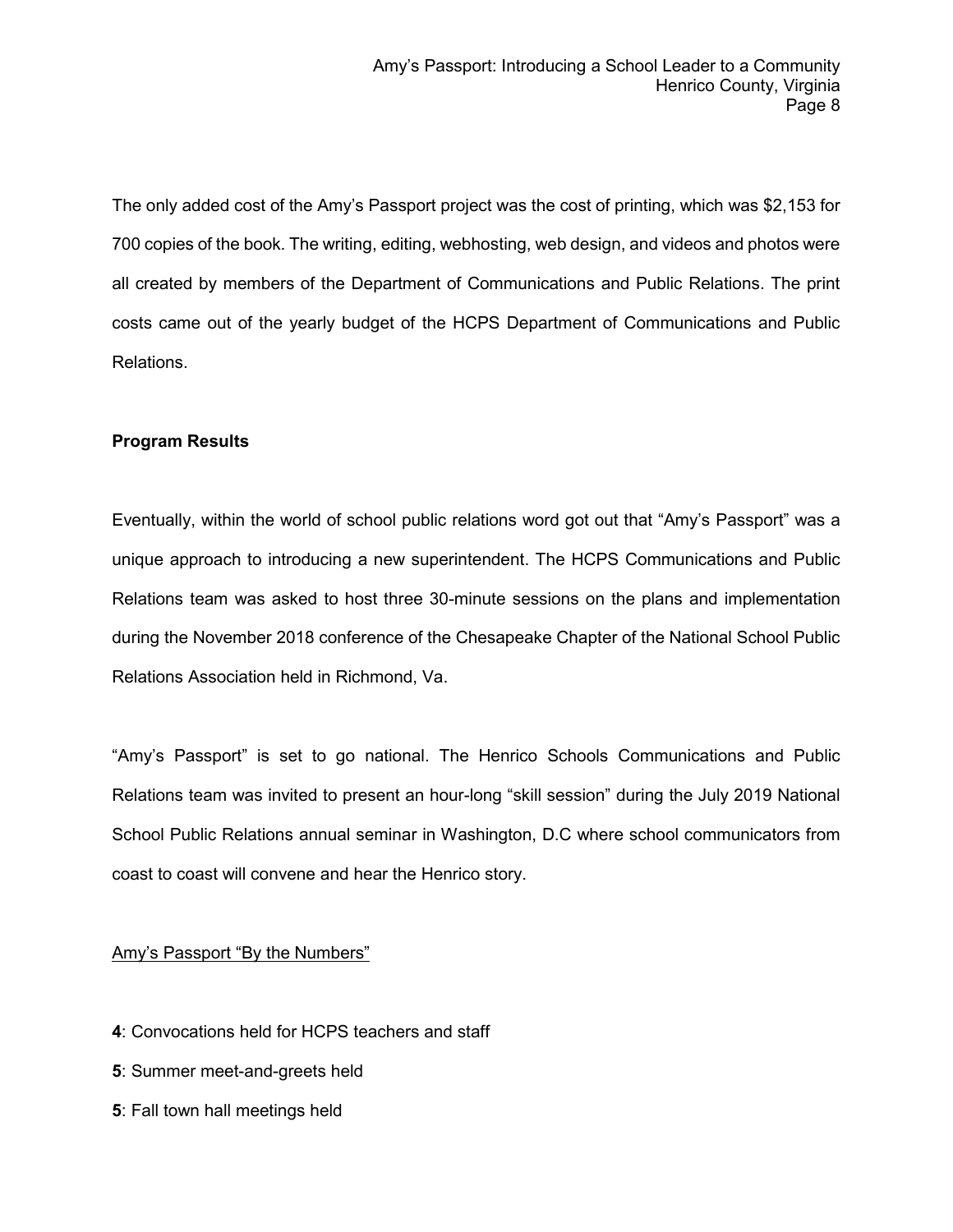**31**: "Passport" stops documented in printed booklet.

**49**: Recommendations and next steps underway in 2019.

**56**: Strengths and opportunities identified in the "Passport."

**77**: "I like, I wish, I want" comment cards collected.

**79**: Citizens who attended a Fall 2018 Town Hall meeting.

**700**: Printed copies of the "Passport", distributed to elected officials, government leaders, school

principals, various civic organizations and interested citizens.

**3,060**: Number of "reads" of the Amy's Passport digital booklet from Dec. 13 to Feb. 14.

**6,148**: Screens reached from Dec. 13 to Feb. 14.

**53%**: Percentage of readers on mobile devices, indicating a connection with audiences that are "on the go."

#### **Brief Summary**

In June 2018, Henrico County Public Schools hired Amy Cashwell as its new superintendent. Cashwell came to the Henrico County, Virginia, school division to replace the retiring Patrick Kinlaw. Whereas Kinlaw had been with Henrico Schools since 1997 and was well known in the community, Cashwell arrived from Virginia Beach and was not. Cashwell set out on an ambitious countywide tour to learn more about our diverse county, while introducing herself to its residents.

To chronicle her many visits, to introduce her to Henrico County, and to communicate her vision for Henrico Schools, Cashwell's travels and meetings were published as "Amy's Passport." It first debuted as a blog on Henrico Schools' website, at [https://henricoschools.us/amyspassport/,](https://henricoschools.us/amyspassport/) and then as a small passport-style booklet that was distributed in the community. The passport theme arose from Cashwell's impressions of Henrico County's diversity, and the feeling that she could